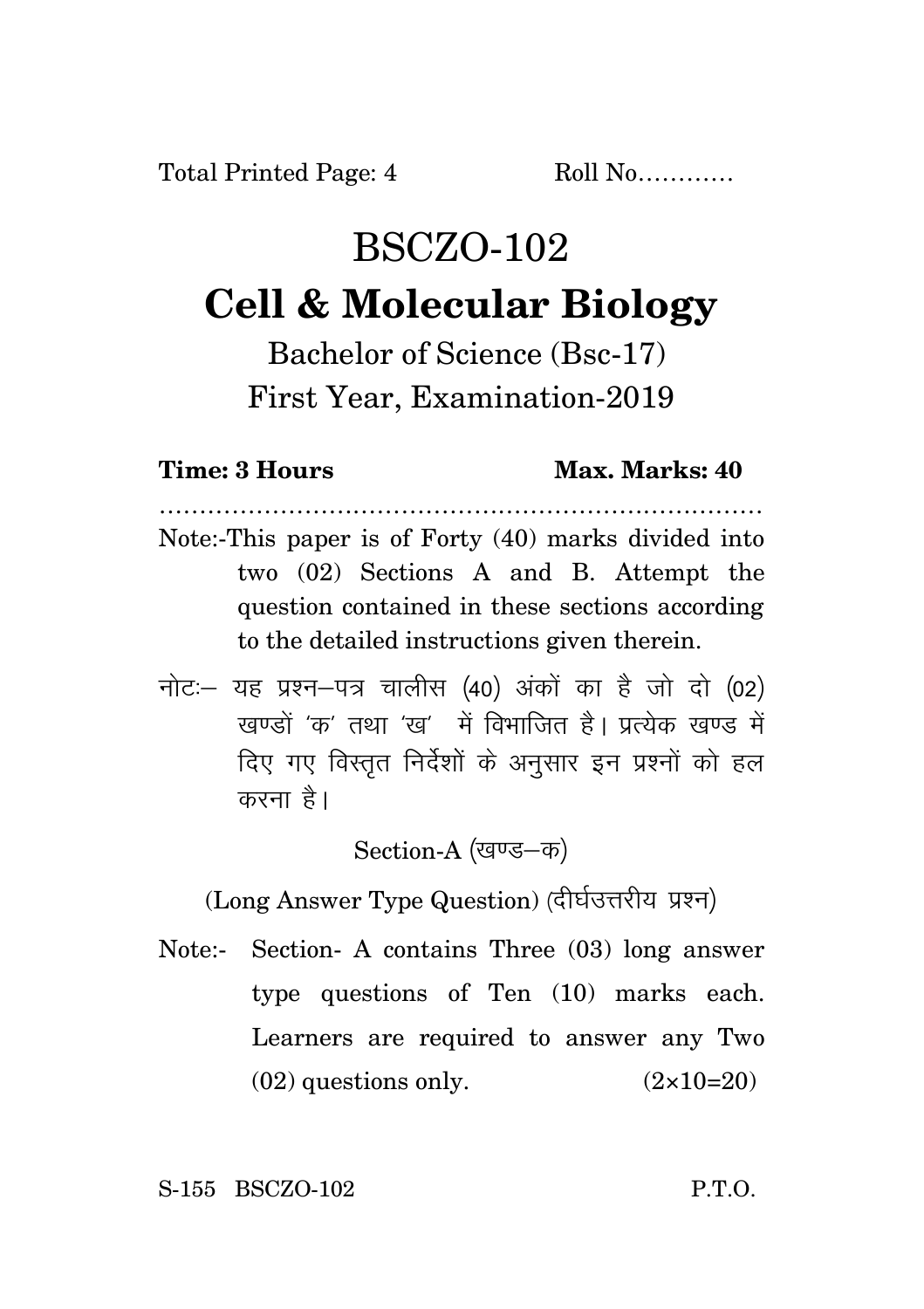- नोट: खण्ड 'क' में तीन (03) दीर्घ उत्तरीय प्रश्न दिये गये हैं। प्रत्येक प्रश्न के लिए दस(10) अंक निर्धारित हैं। शिक्षार्थियों को इन में से केवल दो (02) प्रश्नों के उत्तर टेने हैं।
- 1. Describe the structure of mitochondria. Give the detail account of the components of Electron transport Chain. माइटोकॉन्डिया की संरचना का वर्णन कीजिए। इलेक्ट्रॉन परिवहन श्रृंखला के घटकों का विवरण

दीजिए।

2. Describe in detail the structure function and types of RNA. आर एन ए की संरचना कार्य और प्रकारों का विस्तार

से वर्णन कीजिए।

3. What is genetic code? Describe in Detail the properties of Genetic Code. आनुवांशिक कोड क्या है? आनुवांशिक कोड के गुणों के बारे में विस्तार से बताइए।

S-155 BSCZO-102 P.T.O.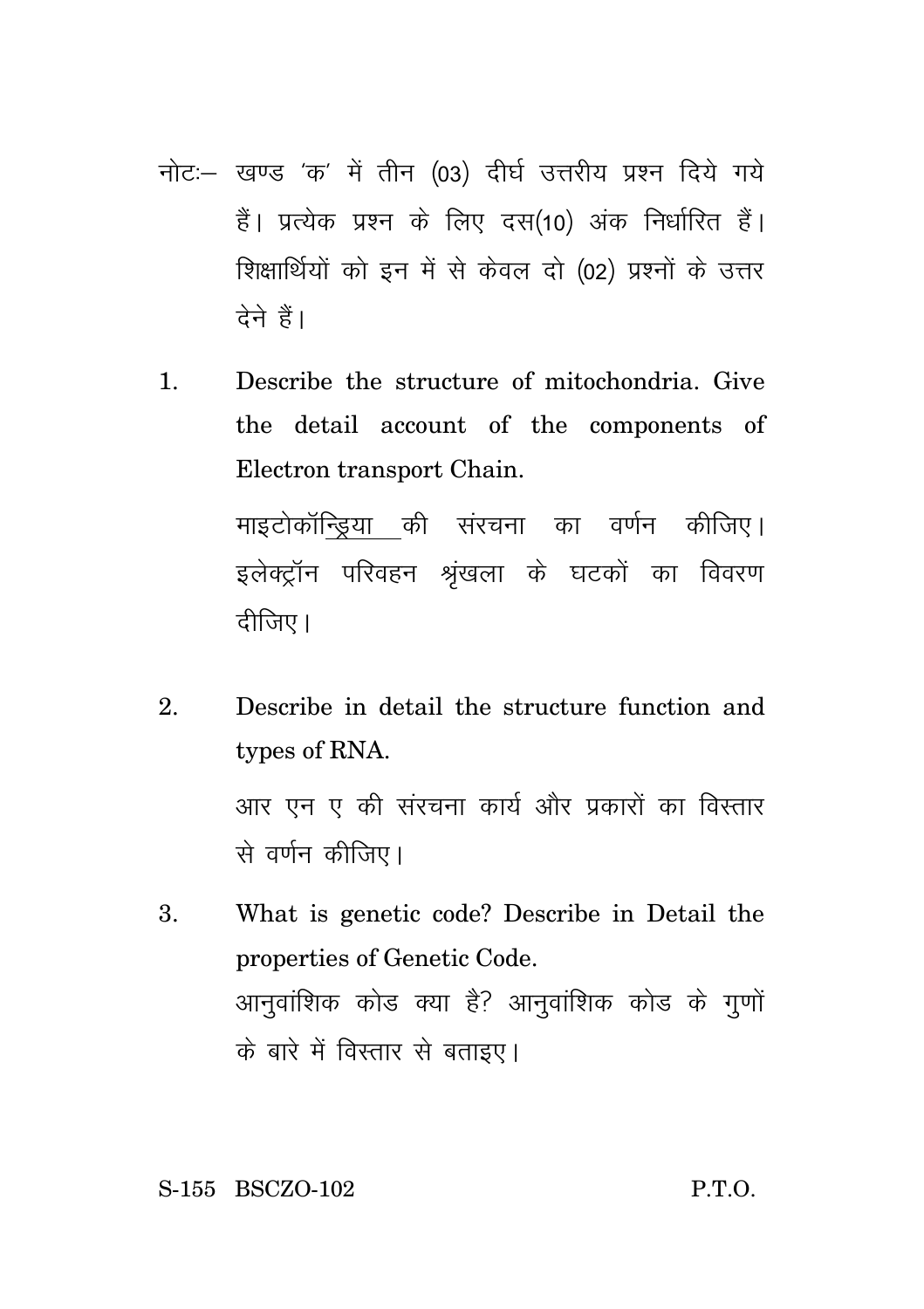## Section-B (खण्ड-ख)

(Short Answer Type Question) (लघुउत्तरीय प्रश्न)

- Note:- Section-B contains six (06) short answer type questions of five (05) marks each. Learners are required to answer any four (04) questions only.  $(5 \times 4=20)$
- नोट: खण्ड 'ख' में छः (06) लघु उत्तरीय प्रश्न दिये गये हैं। प्रत्येक प्रश्न के लिए पाँच (05) अंक निर्धारित हैं। शिक्षार्थियों को इन में से केवल चार (04) प्रश्नों के उत्तर देने हैं।
	- 1. Write notes on :
		- (i) Lampbrush Chromosomes
		- (ii) Golgi bodies
		- नोट $f$ लिखिए $\colon$
		- $(i)$  लेम्पबश कोमोसोम
		- $(ii)$  गोल्गी $-$ निकाय
	- 2. Write the differences between eukaryotic and prokaryotic cells.

युकेरियोटिक और प्रौकैरियोटिक कोशिका के बीच अंतर  $\sqrt{d}$ खिए।